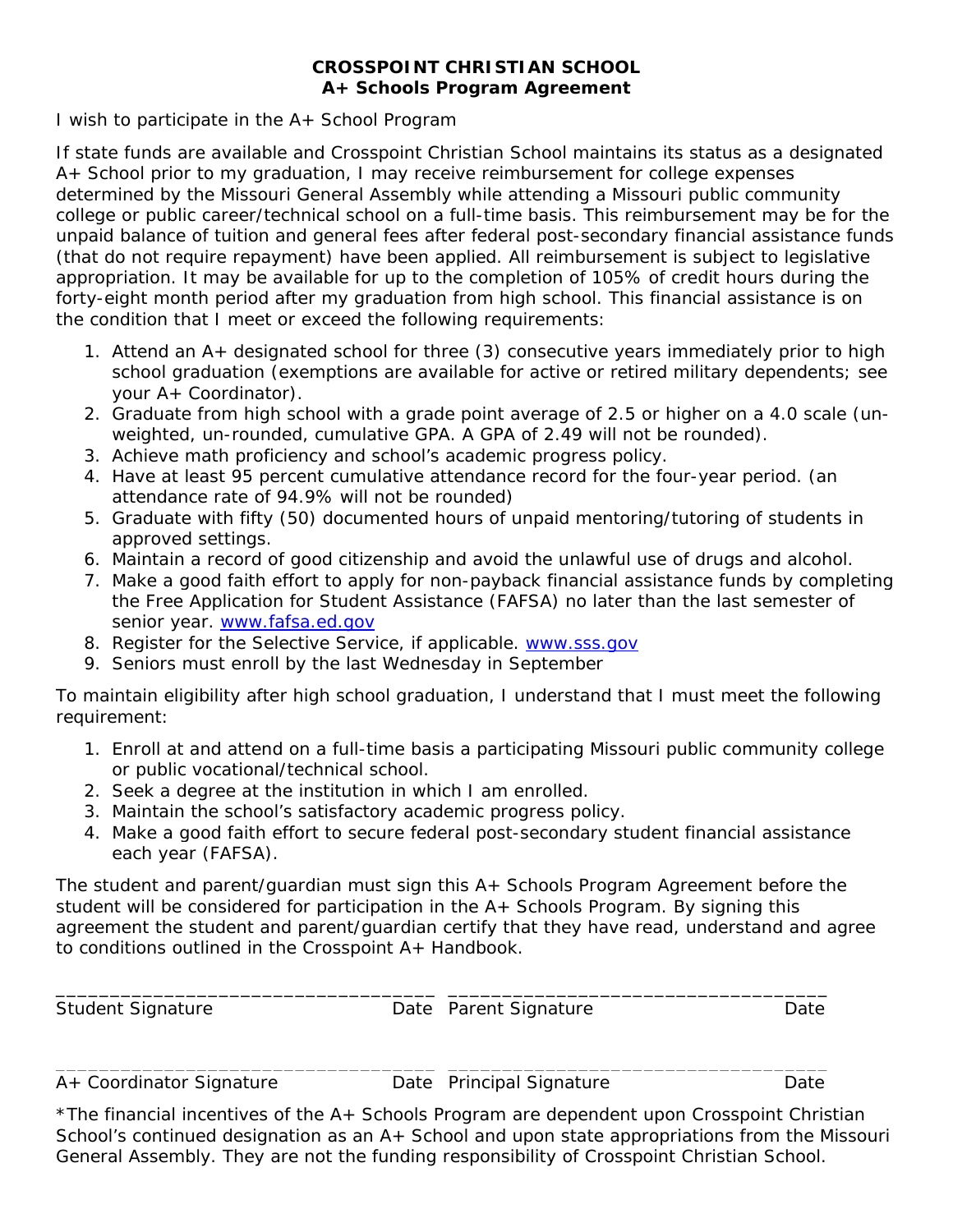# **A+ Schools Program Documentation**

|                              |                                                         | Anticipated Graduation Year: _______________ Date of Birth: _____ /_____ / ______ |  |
|------------------------------|---------------------------------------------------------|-----------------------------------------------------------------------------------|--|
|                              | Elementary School attended (Circle all that apply)      |                                                                                   |  |
| Crosspoint                   | Other:                                                  |                                                                                   |  |
|                              | Middle School Attended (Circle all that apply)          |                                                                                   |  |
| Crosspoint                   | Other:                                                  |                                                                                   |  |
|                              | High School Attended (Circle all that apply)            |                                                                                   |  |
| Crosspoint                   | Other:                                                  |                                                                                   |  |
|                              | Checklist (FOR A+ OFFICE USE ONLY)                      |                                                                                   |  |
| _______ Application complete |                                                         |                                                                                   |  |
|                              | _______ U.S. citizenship verified                       |                                                                                   |  |
|                              | _____ Math proficiency verified                         |                                                                                   |  |
|                              | _____ Enrollment dates verified /records requested      |                                                                                   |  |
|                              | _____ Discipline record checked                         |                                                                                   |  |
|                              | ______ Mentoring/Tutoring record verified               |                                                                                   |  |
| ______ Attendance verified   |                                                         |                                                                                   |  |
| <b>GPA</b> verified          |                                                         |                                                                                   |  |
| Student certifications:      |                                                         |                                                                                   |  |
| ___ FAFSA completed          |                                                         |                                                                                   |  |
|                              | Selective Service registration completed, if applicable |                                                                                   |  |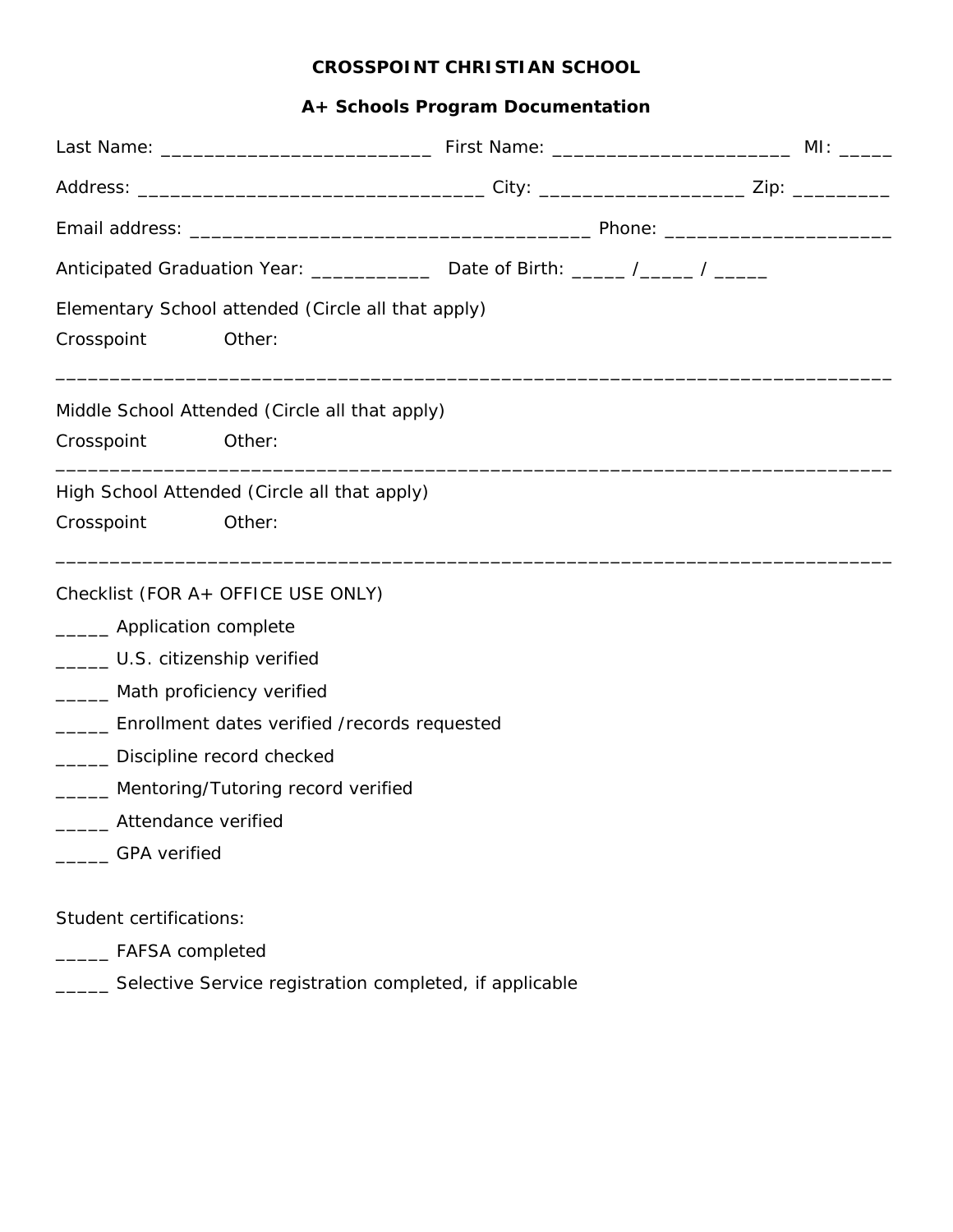## **Citizenship Guidelines and Eligibility Acknowledgement**

Students who participant in the A+ Schools Program must be good citizens and judged so by the proper school authorities.

#### **Disqualification:**

Parents will be notified by the A+ School's office if disqualification results from any of the following:

- Student involvement with drug or alcohol use and/or abuse during any activity associated with Crosspoint Christian School. A violation will result in automatic removal of the student from the Crosspoint A+ Program.
- Failure to demonstrate respect for authority, faculty, school property, and fellow students. The school's printed discipline policy will serve as the definition of appropriate behavior. Specific information can be found in the school handbook.
- Any violation of the Safe Schools Act (including but not limited to: assault, weapons, and drug distribution).
- Any felony conviction.
- Accumulation of more than one day of in or out of school suspension during high school for offenses other than alcohol/drugs or violations of the Safe Schools Act.

#### **Citizenship Appeal Process:**

Citizenship appeals may be directed to the A+ Schools Appeals Committee when a student believes that he/she has been declared ineligible unfairly. To appeal, the student or parent/guardian must notify the A+ Schools Coordinator in writing of his/her intent to appeal within 10 days of receiving an ineligibility letter.

An A+ Appeals Committee shall hear the appeal within 10 days of receiving a written request and return its decision to the student in writing. The A+ Schools Appeals Committee will consist of the following individuals: the school administrator, a Crosspoint high school teacher, a member of the school board, and the A+ Coordinator (who will be a non-voting member in the appeals process).

The student may not appeal the A+ Appeals Committee's decision.

| Student Name (print)     | Date Parent Name (print) | Date |
|--------------------------|--------------------------|------|
| <b>Student Signature</b> | Date Parent Signature    | Date |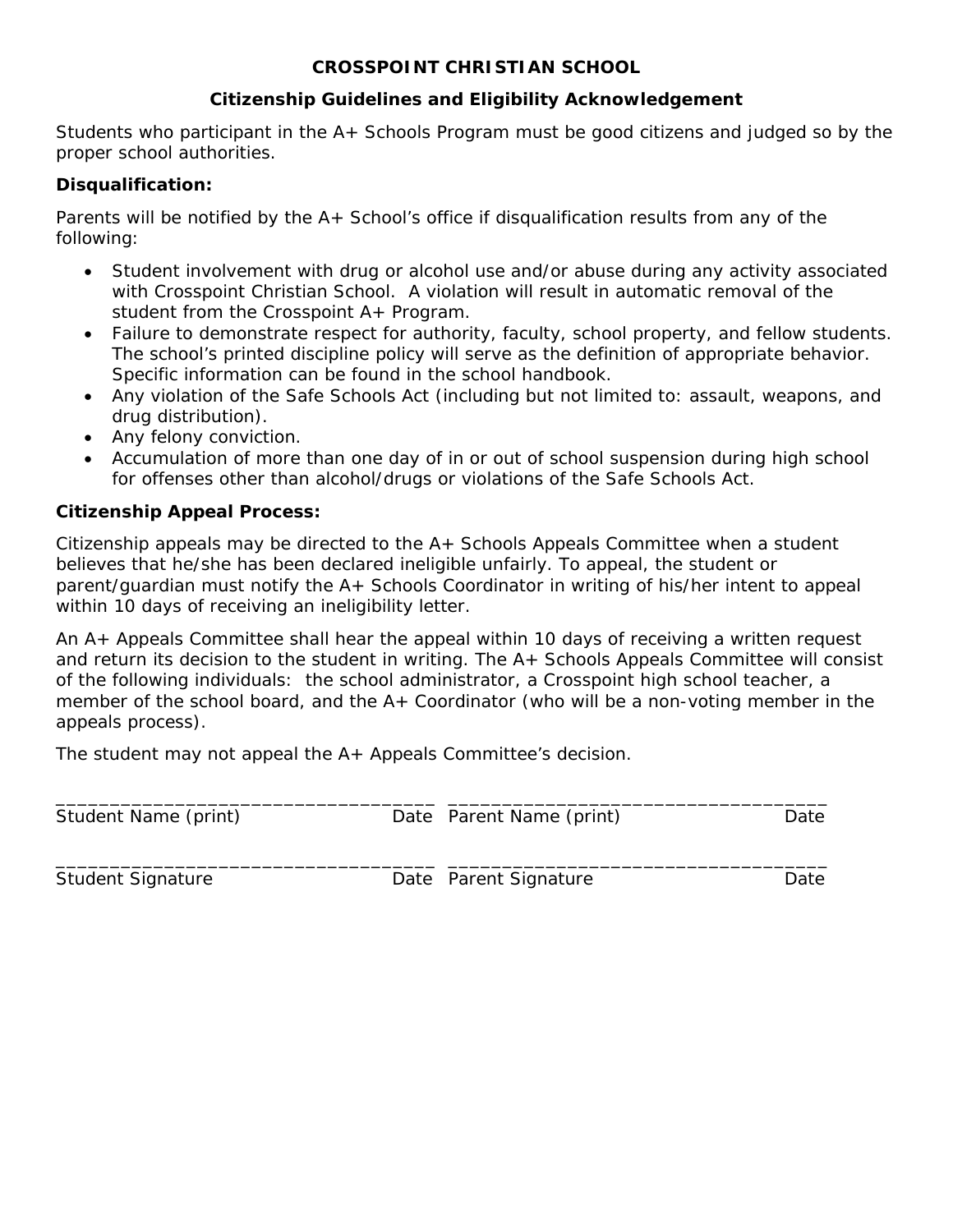#### **Citizenship Guidelines and Eligibility Status**

Student Name: \_\_\_\_\_\_\_\_\_\_\_\_\_\_\_\_\_\_\_\_\_\_\_\_\_\_\_\_\_\_\_\_\_\_\_\_\_\_\_\_\_\_\_ Grade \_\_\_\_\_

\_\_\_\_\_ The conduct of the student listed is in accordance with the standards of good discipline. He/she is considered a creditable citizen and therefore meets the citizenship requirements of the A+ Schools Program.

\_\_\_\_\_ The conduct of the student listed has resulted in disciplinary probation. Further violation of citizenship guidelines will result in ineligibility for the A+ Schools Program.

\_\_\_\_\_\_\_\_\_\_\_\_\_\_\_\_\_\_\_\_\_\_\_\_\_\_\_\_\_\_\_\_\_\_\_\_\_\_\_\_\_\_\_\_\_\_\_\_\_\_\_\_\_\_\_\_\_\_\_\_\_\_\_\_\_\_\_\_\_\_\_\_\_\_\_\_\_

\_\_\_\_\_\_\_\_\_\_\_\_\_\_\_\_\_\_\_\_\_\_\_\_\_\_\_\_\_\_\_\_\_\_\_\_\_\_\_\_\_\_\_\_\_\_\_\_\_\_\_\_\_\_\_\_\_\_\_\_\_\_\_\_\_\_\_\_\_\_\_\_\_\_\_\_\_

\_\_\_\_\_\_\_\_\_\_\_\_\_\_\_\_\_\_\_\_\_\_\_\_\_\_\_\_\_\_\_\_\_\_\_\_\_\_\_\_\_\_\_\_\_\_\_\_\_\_\_\_\_\_\_\_\_\_\_\_\_\_\_\_\_\_\_\_\_\_\_\_\_\_\_\_\_

\_\_\_\_\_\_\_\_\_\_\_\_\_\_\_\_\_\_\_\_\_\_\_\_\_\_\_\_\_\_\_\_\_\_\_\_\_\_\_\_\_\_\_\_\_\_\_\_\_\_\_\_\_\_\_\_\_\_\_\_\_\_\_\_\_\_\_\_\_\_\_\_\_\_\_\_\_

\_\_\_\_\_\_\_\_\_\_\_\_\_\_\_\_\_\_\_\_\_\_\_\_\_\_\_\_\_\_\_\_\_\_\_\_\_\_\_\_\_\_\_\_\_\_\_\_\_\_\_\_\_\_\_\_\_\_\_\_\_\_\_\_\_\_\_\_\_\_\_\_\_\_\_\_\_

\_\_\_\_\_\_\_\_\_\_\_\_\_\_\_\_\_\_\_\_\_\_\_\_\_\_\_\_\_\_\_\_\_\_\_\_\_\_\_\_\_\_\_\_\_\_\_\_\_\_\_\_\_\_\_\_\_\_\_\_\_\_\_\_\_\_\_\_\_\_\_\_\_\_\_\_\_

Reason for Probation:

Terms of Probation:

\_\_\_\_\_ The conduct of the student listed above does not meet the requirements of the A+ School Program. The student is ineligible for participation in the A+ Schools Program.

\_\_\_\_\_\_\_\_\_\_\_\_\_\_\_\_\_\_\_\_\_\_\_\_\_\_\_\_\_\_\_\_\_\_\_\_\_\_\_\_\_\_\_\_\_\_\_\_\_\_\_\_\_\_\_\_\_\_\_\_\_\_\_\_\_\_\_\_\_\_\_\_\_\_\_\_\_

\_\_\_\_\_\_\_\_\_\_\_\_\_\_\_\_\_\_\_\_\_\_\_\_\_\_\_\_\_\_\_\_\_\_\_\_\_\_\_\_\_\_\_\_\_\_\_\_\_\_\_\_\_\_\_\_\_\_\_\_\_\_\_\_\_\_\_\_\_\_\_\_\_\_\_\_\_

\_\_\_\_\_\_\_\_\_\_\_\_\_\_\_\_\_\_\_\_\_\_\_\_\_\_\_\_\_\_\_\_\_\_\_\_\_\_\_\_\_\_\_\_\_\_\_\_\_\_\_\_\_\_\_\_\_\_\_\_\_\_\_\_\_\_\_\_\_\_\_\_\_\_\_\_\_

\_\_\_\_\_\_\_\_\_\_\_\_\_\_\_\_\_\_\_\_\_\_\_\_\_\_\_\_\_\_\_\_\_\_\_\_\_\_\_\_\_\_\_\_\_\_\_\_\_\_\_\_\_\_\_\_\_\_\_\_\_\_\_\_\_\_\_\_\_\_\_\_\_\_\_\_\_

\_\_\_\_\_\_\_\_\_\_\_\_\_\_\_\_\_\_\_\_\_\_\_\_\_\_\_\_\_\_\_\_\_\_\_\_\_\_\_\_\_\_\_\_\_ \_\_\_\_\_\_\_\_\_\_\_\_\_\_\_\_\_\_\_\_\_\_\_\_\_

Safe School Violation (if Applicable): \_\_\_\_\_\_\_\_\_\_\_\_\_\_\_\_\_\_\_\_\_\_\_\_\_\_\_\_\_\_\_\_\_\_\_\_\_\_\_\_\_\_\_\_\_\_\_

Other reason(s) for disqualification: \_\_\_\_\_\_\_\_\_\_\_\_\_\_\_\_\_\_\_\_\_\_\_\_\_\_\_\_\_\_\_\_\_\_\_\_\_\_\_\_\_\_\_\_\_\_\_\_

Administrator Signature Date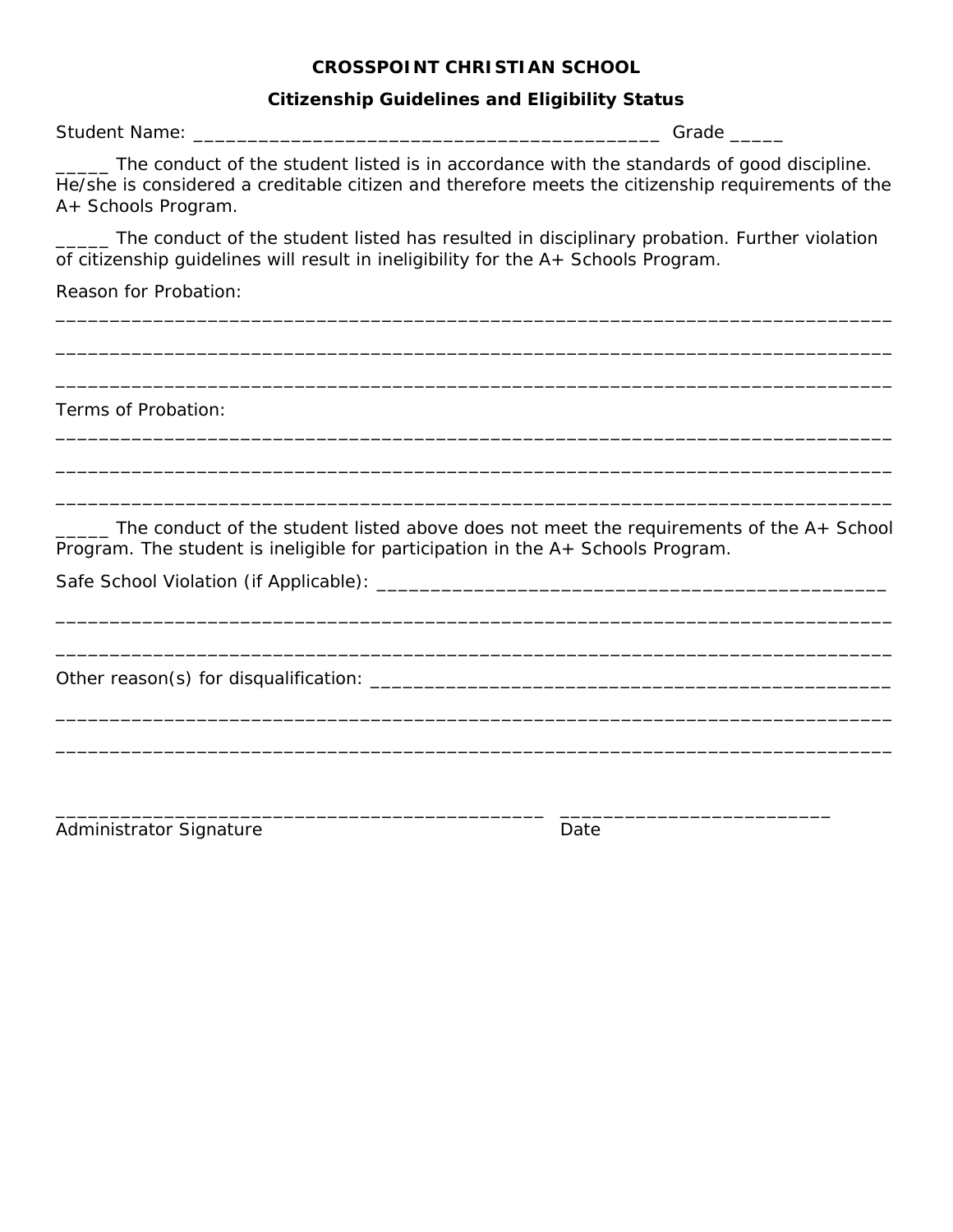#### **Tutoring/Mentoring Agreement**

| <b>Student Name:</b> |  |  |
|----------------------|--|--|
|                      |  |  |

Grade:  $\Box$ 

A+ students must perform fifty (50) hours of unpaid mentoring/tutoring. All tutoring/mentoring must be:

- Pre-approved by the A+ Mentoring Coordinator.
- Performed under the direct supervision of an approved supervisor.
- Performed at an approved location.
- Accomplished during the four-year span from  $9<sup>th</sup>$ -12<sup>th</sup> grade, whether during the school year or during summer break.
- Directly related to teaching skills to peers or younger students.
- Completed by graduation.
- Placement priority will be given to upper classmen.

Freshmen will not receive tutoring placement until they have completed one (1) semester meeting the criteria for academics, citizenship, and attendance.

As a student earning tutoring hours through the Crosspoint A+ Schools Program, I accept the responsibility to:

- Obtain approval for tutoring /mentoring assignments from the A+ Mentoring Coordinator.
- Attend the required training session.
- Provide 50 hours of unpaid tutoring in approved settings.
- Arrive promptly and attend regularly. (In the event of an emergency that prevents my attendance, I will notify both the A+ Mentoring Coordinator and my mentoring supervisor.)
- Be sensitive to the needs of all students and respect the principle of confidentiality.
- Wear clothing appropriate to the activity.
- Follow Crosspoint Christian School disciplinary guidelines.

\_\_\_\_\_\_\_\_\_\_\_\_\_\_\_\_\_\_\_\_\_\_\_\_\_\_\_\_\_\_\_\_\_\_\_\_\_\_\_\_ \_\_\_\_\_\_\_\_\_\_\_\_\_\_\_\_

\_\_\_\_\_\_\_\_\_\_\_\_\_\_\_\_\_\_\_\_\_\_\_\_\_\_\_\_\_\_\_\_\_\_\_\_\_\_ \_\_\_\_\_\_\_\_\_\_\_\_\_\_\_\_\_

- Have on file an A+ transportation permission form before participating in off-site tutoring/mentoring.
- Maintain a log sheet with required signatures.
- Turn in log sheet to the A+ Mentoring Coordinator at the end of each month that tutoring occurs.
- I agree to accept the opportunities and obligations associated with the tutoring component of the Crosspoint A+ Schools Program.

I understand that I will no longer be eligible for incentives through the A+ Schools Program if I am dismissed from the program for failure to comply with these guidelines.

Student Signature Date Date

My son/daughter has discussed with me the tutoring component of the Crosspoint A+ Schools Program. I give my permission and support for him/her to participate in the required tutoring activities. I understand that my son/daughter (not the school district) is responsible for his/her transportation to and from these activities.

Parent Signature Date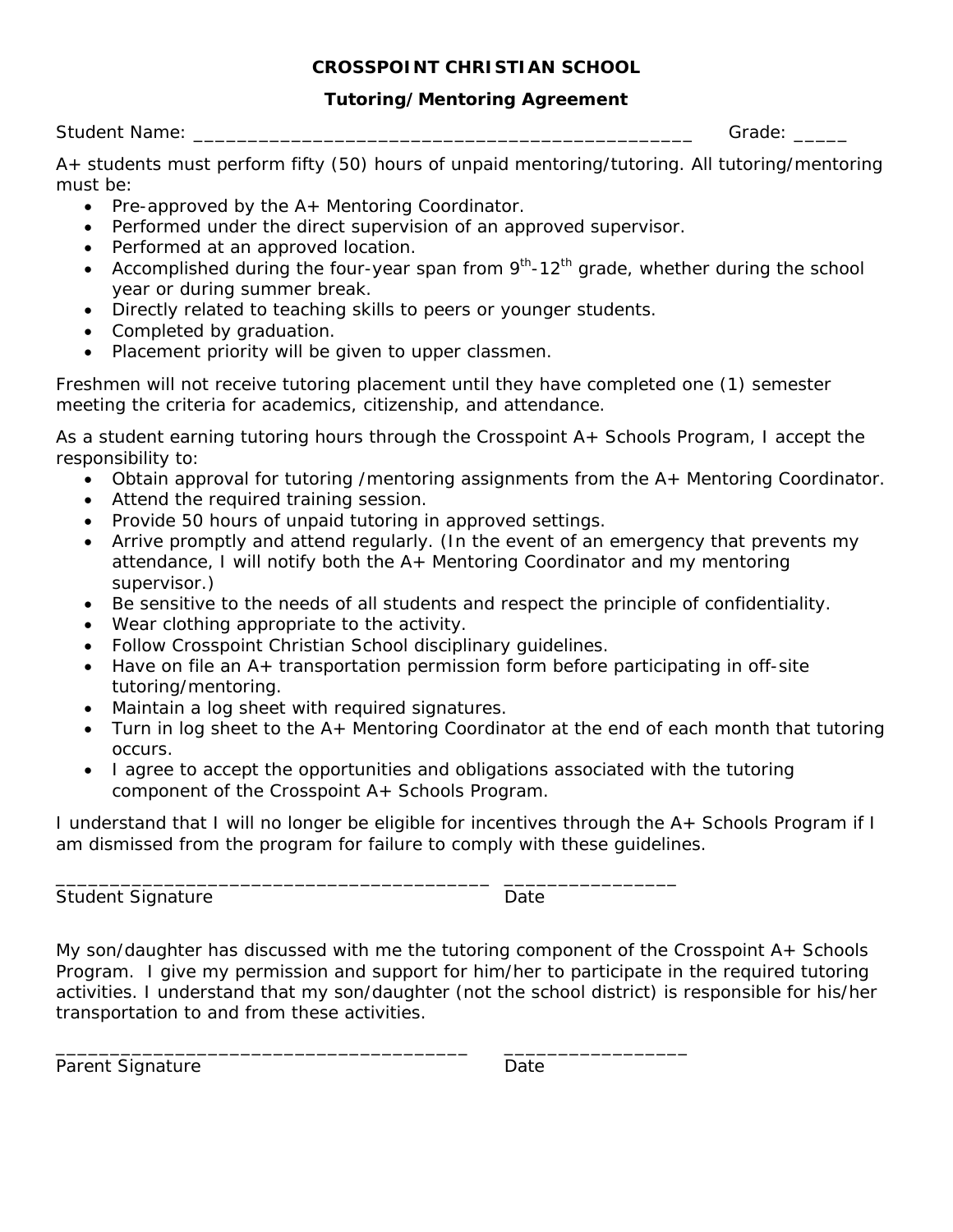#### **A+ Transportation Consent Form**

When it is necessary to use private vehicles to transport students to and from school-sponsored activities, Crosspoint requires the student and his/her parent or guardian to sign the following Private Transportation Release Consent Form:

### **TO BE SIGNED BY PARENT/GUARDIAN**

Name of Activity:  $A+$  Tutoring

Location of Activity: \_\_\_\_\_\_\_\_\_\_\_\_\_\_\_\_\_\_\_\_\_\_\_\_\_\_\_\_\_\_\_\_\_\_\_\_\_\_\_\_\_\_\_\_\_\_\_\_\_\_\_\_\_\_\_\_\_\_\_\_

Date(s) of Activity: \_\_\_\_\_\_\_\_\_\_\_\_\_\_\_\_\_\_\_\_\_\_\_\_\_\_\_\_\_\_\_\_\_\_\_\_\_\_\_\_\_\_\_\_\_\_\_\_\_\_\_\_\_\_\_\_\_\_\_\_\_

Name of Supervisor: \_\_\_\_\_\_\_\_\_\_\_\_\_\_\_\_\_\_\_\_\_\_\_\_\_\_\_\_\_\_\_\_\_\_\_\_\_\_\_\_\_\_\_\_\_\_\_\_\_\_\_\_\_\_\_\_\_\_\_\_

My child, \_\_\_\_\_\_\_\_\_\_\_\_\_\_\_\_\_\_\_\_\_\_\_\_\_\_\_\_\_\_\_\_\_\_, has my permission to travel from school property (or other location) to this activity by private transportation, either as the driver or as a passenger in a private automobile driven by another student, parent, or other person. I understand and acknowledge that Crosspoint Christian School will have no financial or legal responsibility for injuries arising out of such travel. I also understand that the School has no responsibility for determining whether the private transportation provider is insured.

By signing this form, I hereby release the School, as well as its directors, officers, administrators, employees, and other agents from all liability for any and all injuries arising from my child's travel to this activity via private transportation. I further agree to indemnify and hold harmless the School, as well as its directors, officers, administrators, employees, and other agents, against any claims asserted by my child as a result of his or her travel to this activity via private transportation.

| Parent/Guardian Signature | Date |
|---------------------------|------|
| Parent/Guardian Signature | Date |

\_\_\_\_\_\_\_\_\_\_\_\_\_\_\_\_\_\_\_\_\_\_\_\_\_\_\_\_\_\_\_\_\_\_\_\_\_\_\_ \_\_\_\_\_\_\_\_\_\_\_\_\_\_\_\_

## **TO BE SIGNED BY STUDENT**

I acknowledge that the School will have no financial or legal responsibility for injuries arising out of my travel from school (or other location) to this activity. I further acknowledge that I have a responsibility to travel directly from school (or other location) to this activity and that failure to report to this activity on time may result in discipline, up to and including possible dismissal from this activity. I further acknowledge that inappropriate conduct during travel to and from this activity may result in such discipline, as well as additional discipline under Board of Directors Policy, as such Policy applies to misconduct in connection with school activities, whether on or away from School property.

| <b>Student Signature</b> | Date |
|--------------------------|------|
|--------------------------|------|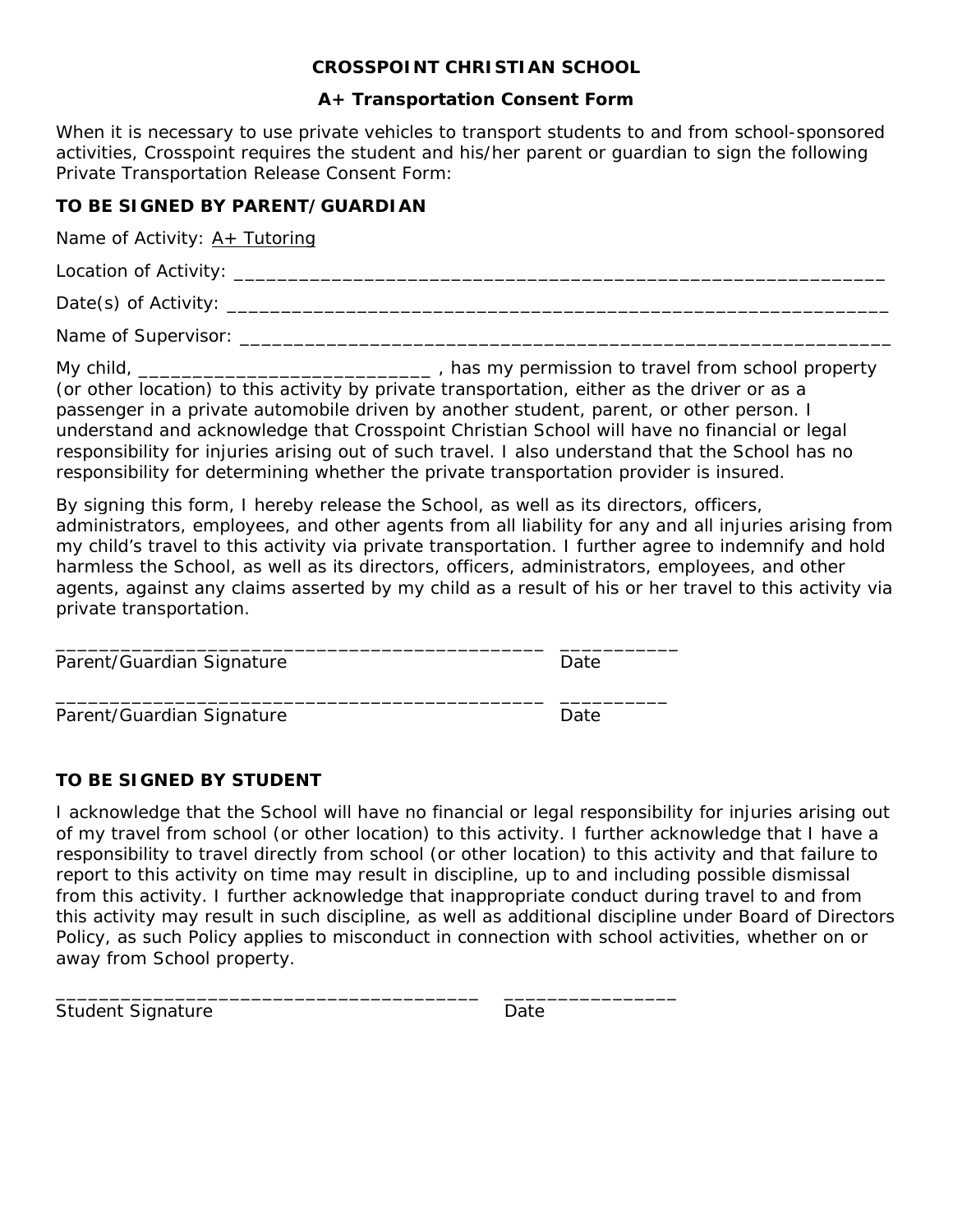#### **A+ Schools Program Request for Appeal**

In the event the student is deemed ineligible after citizenship and/or absences have been reviewed, an appeal may be directed to the A+ Schools Appeals Committee. To appeal, the parent/guardian must notify the A+ Schools Coordinator in writing of his/her intent to appeal *within 10 days of receiving an ineligibility letter*.

An A+ Appeals Committee shall hear the appeal within 10 working days of receiving a written request and return its decision to the parent/guardian in writing. The A+ Schools Appeals Committee will consist of the following individuals: the school administrator, a Crosspoint high school teacher, a member of the school board, and the A+ Coordinator (who will be a non-voting member in the appeals process). The A+ Appeals Committee's decision is final and is not subject to further appeal.

|                                        |             | MI: ______ |
|----------------------------------------|-------------|------------|
|                                        |             |            |
|                                        |             |            |
|                                        |             |            |
| Reason for appeal (circle): Attendance | Citizenship |            |

In the space below or on an attached document of no more than one page, briefly explain your reason for appeal. Provide details and dates you would like for the A+ Appeals Committee to consider. Be sure to attach all supporting documentation.

Student Signature Date Parent Signature Date

\_\_\_\_\_\_\_\_\_\_\_\_\_\_\_\_\_\_\_\_\_\_\_\_\_\_\_\_\_\_\_\_\_\_\_\_\_\_\_\_ \_\_\_\_\_\_\_\_\_\_\_\_\_\_\_\_\_\_\_\_\_\_\_\_\_\_\_\_\_\_\_\_\_\_\_\_

\_\_\_\_\_\_\_\_\_\_\_\_\_\_\_\_\_\_\_\_\_\_\_\_\_\_\_\_\_\_\_\_\_\_\_ \_\_\_\_\_\_\_\_\_\_\_\_\_\_\_\_\_\_\_\_\_\_\_\_\_\_\_\_\_\_\_\_\_\_\_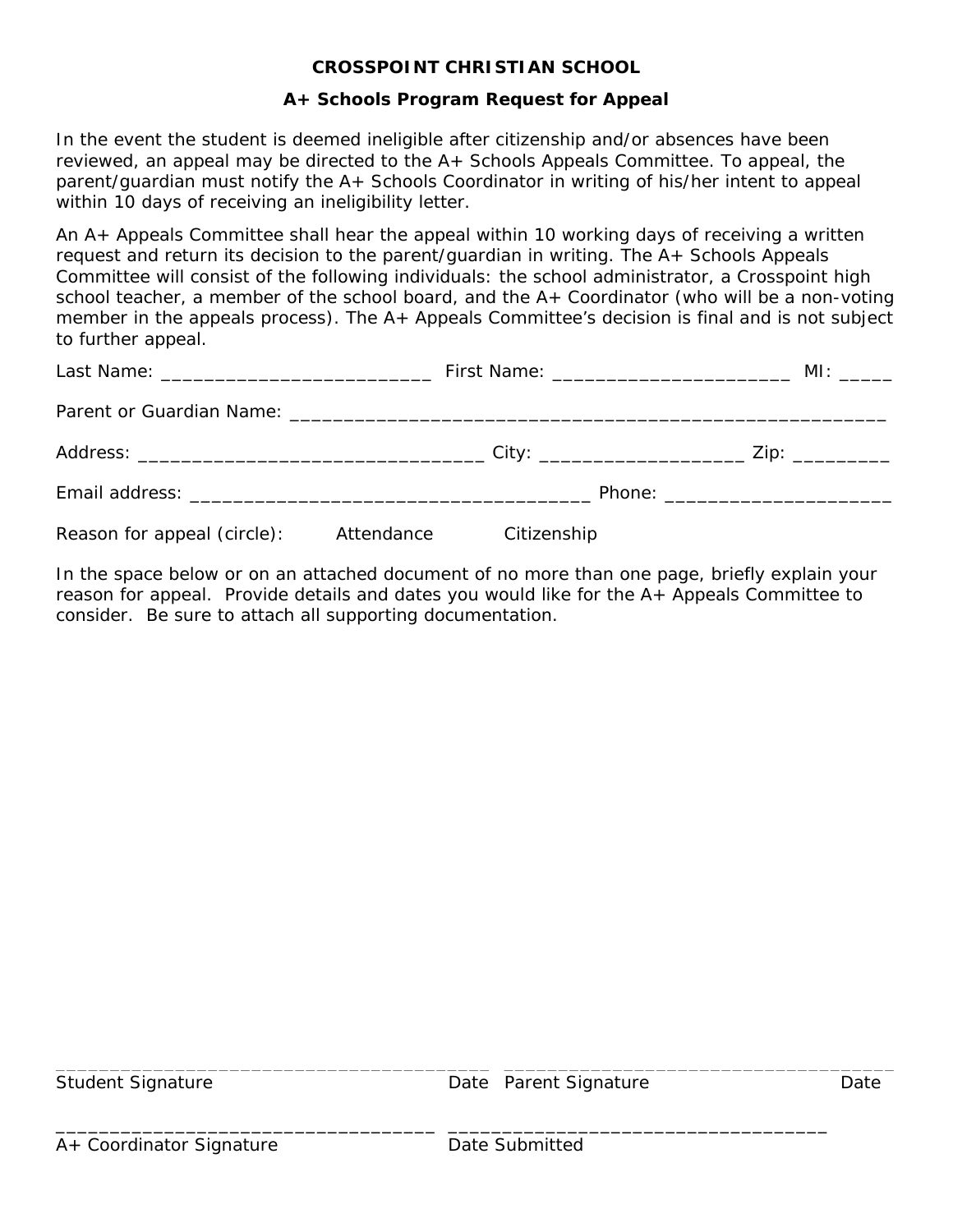# **A+ Schools Program Appeal Decision**

| Reason for Appeal: __________________________________(copy of documentation attached) |      |  |
|---------------------------------------------------------------------------------------|------|--|
| Appeal Decision: Approved<br>Denied                                                   |      |  |
|                                                                                       |      |  |
|                                                                                       |      |  |
| Administrator Signature                                                               | Date |  |
| School Board Member Signature                                                         | Date |  |
| High School Teacher Signature                                                         | Date |  |
| A+ Coordinator (non-voting member)                                                    | Date |  |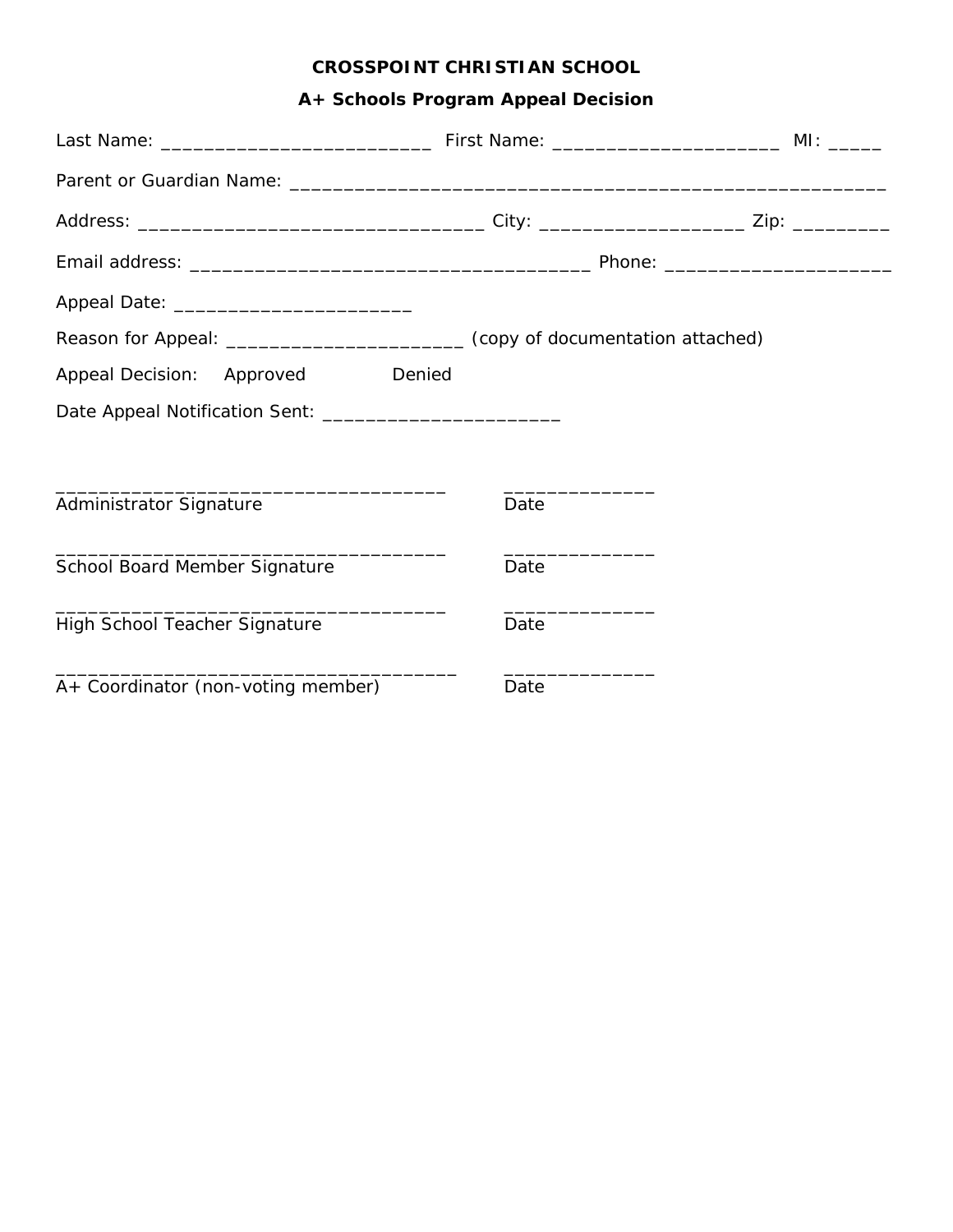## **A+ Schools Program Job Shadowing Form**

| Description of activities viewed: |  |
|-----------------------------------|--|

Summary of new knowledge obtained about this job:

\_\_\_\_\_\_\_\_\_\_\_\_\_\_\_\_\_\_\_\_\_\_\_\_\_\_\_\_\_\_\_ \_\_\_\_\_\_\_\_\_\_\_\_\_

Student response to shadowing activity: